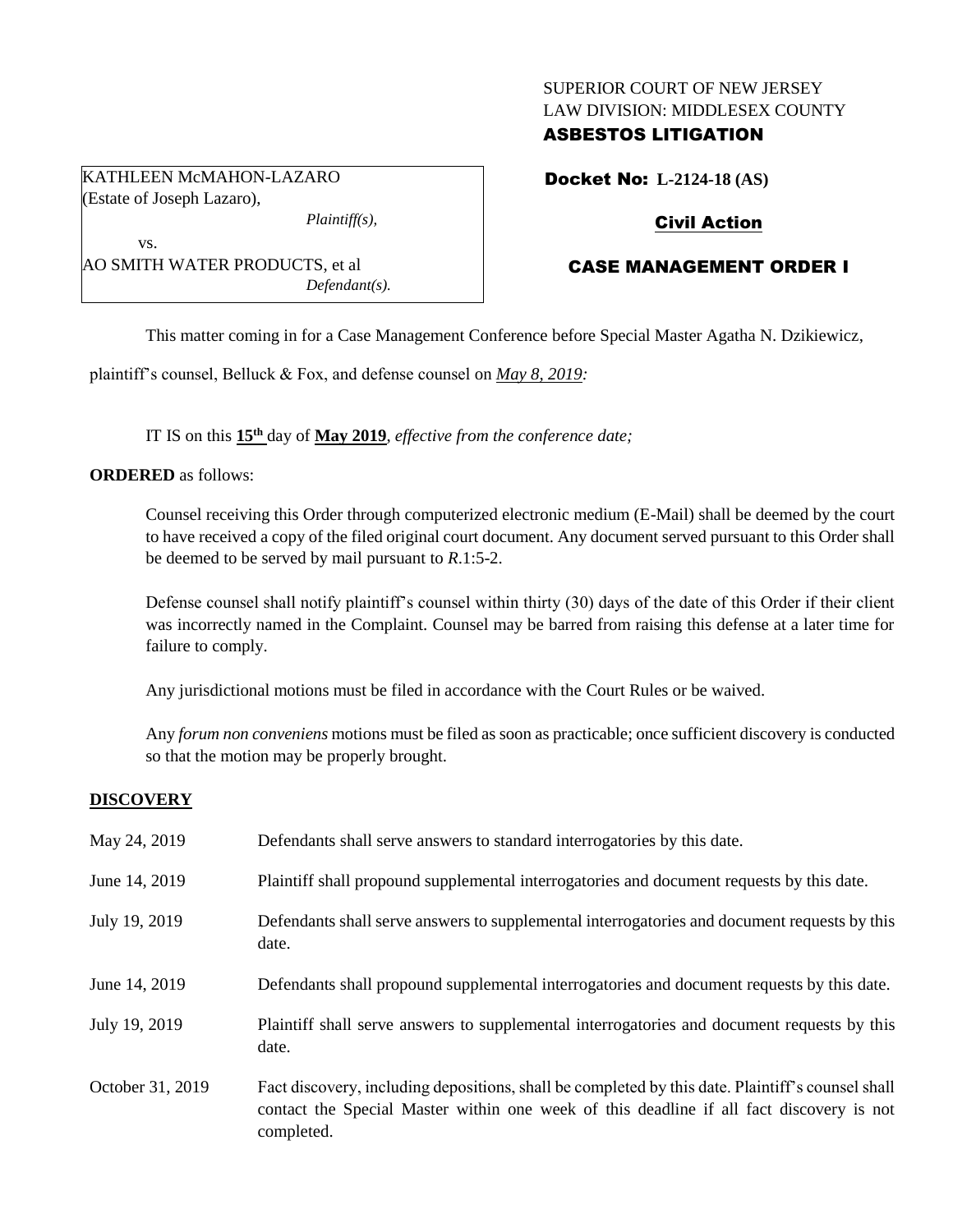### October 31, 2019 Depositions of corporate representatives shall be completed by this date.

## **EARLY SETTLEMENT**

December 31, 2019 Settlement demands shall be served on all counsel and the Special Master by this date.

## **MEDICAL EXPERT REPORT**

- December 31, 2019 Plaintiff shall serve medical expert reports by this date.
- December 31, 2019 Upon request by defense counsel, plaintiff is to arrange for the transfer of pathology specimens and x-rays, if any, by this date.
- April 17, 2020 Defendants shall identify its medical experts and serve medical reports, if any, by this date. In addition, defendants shall notify plaintiff's counsel (as well as all counsel of record) of a joinder in an expert medical defense by this date.

### **LIABILITY EXPERT REPORTS**

- December 31, 2019 Plaintiff shall identify its liability experts and serve liability expert reports by this date or waive any opportunity to rely on liability expert testimony.
- April 17, 2020 Defendants shall identify its liability experts and serve liability expert reports, if any, by this date or waive any opportunity to rely on liability expert testimony.

## **SUMMARY JUDGMENT MOTION PRACTICE**

- January 17, 2020 Plaintiff's counsel shall advise, in writing, of intent not to oppose motions by this date.
- January 31, 2020 Summary judgment motions shall be filed no later than this date.
- February 28, 2020 Last return date for summary judgment motions.

### **ECONOMIST EXPERT REPORTS**

- December 31, 2019 Plaintiff shall identify its expert economists and serve expert economist report(s), if any, by this date or waive any opportunity to rely on economic expert testimony.
- April 17, 2020 Defendants shall identify its expert economists and serve expert economist report(s), if any, by this date or waive any opportunity to rely on economic expert testimony.

### **EXPERT DEPOSITIONS**

May 15, 2020 Expert depositions shall be completed by this date. To the extent that plaintiff and defendant generic experts have been deposed before, the parties seeking that deposition in this case must file an application before the Special Master and demonstrate the necessity for that deposition. To the extent possible, documents requested in a deposition notice directed to an expert shall be produced three days in advance of the expert deposition. The expert shall not be required to produce documents that are readily accessible in the public domain.

 $\_$  , and the set of the set of the set of the set of the set of the set of the set of the set of the set of the set of the set of the set of the set of the set of the set of the set of the set of the set of the set of th